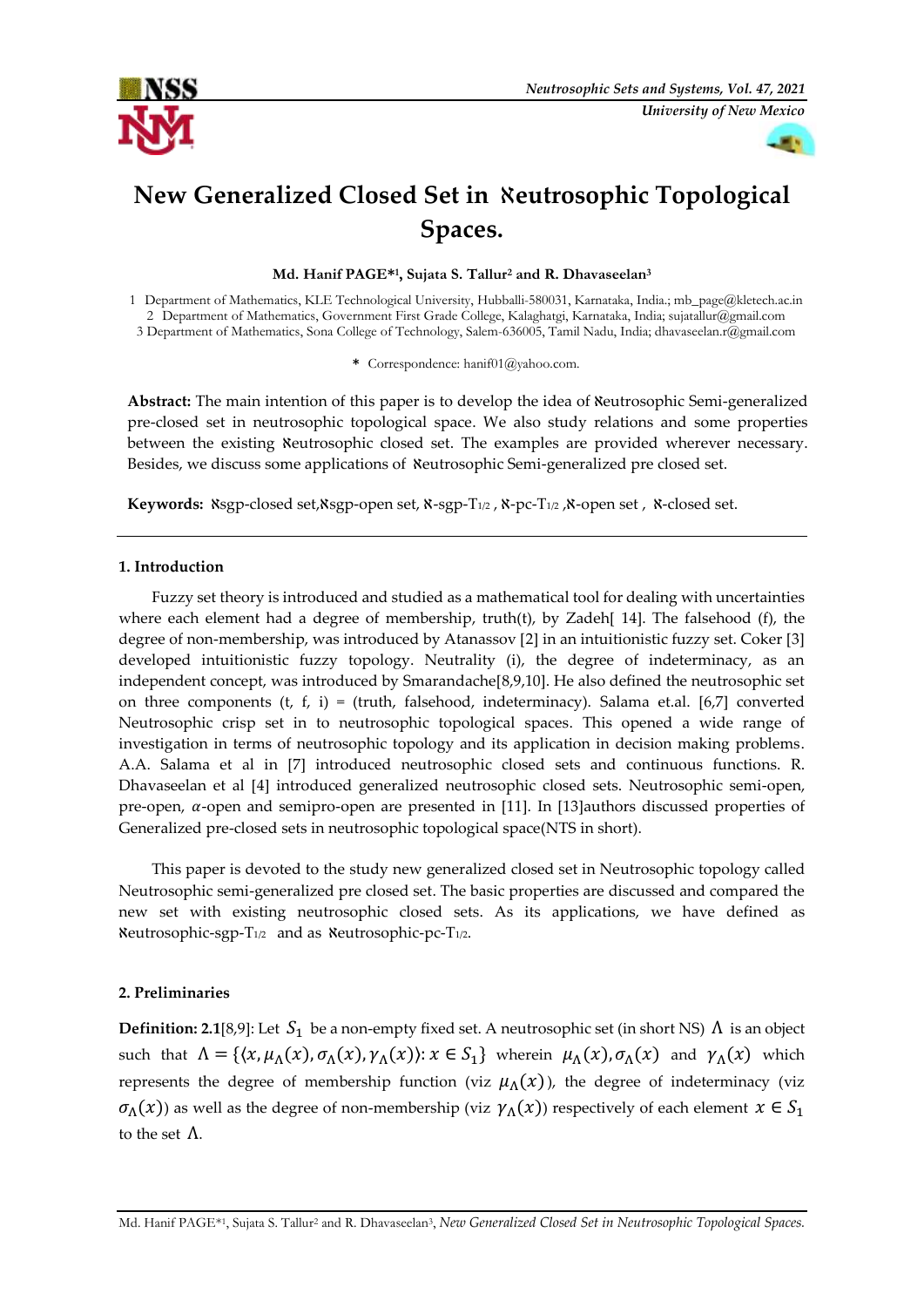**Remark: 2.2**[8,9]: (i) An *N*-set  $\Lambda = \{(x, \mu_A(x), \sigma_A(x), \Gamma_A(x)) : x \in S_1\}$  can be identified to an ordered triple  $\langle \mu_{\Lambda}, \sigma_{\Lambda}, \Gamma_{\Lambda} \rangle$  in ]0<sup>-</sup>, 1<sup>+</sup>[ on  $S_1$ .

(ii) In this paper, we use the symbol  $\Lambda = \langle \mu_{\Lambda}, \sigma_{\Lambda}, \Gamma_{\Lambda} \rangle$  for the N-set  $\Lambda = \{ \langle x, \mu_{\Lambda}(x), \sigma_{\Lambda}(x), \Gamma_{\Lambda}(x) \rangle : x \in$  $S_1$ .

**Definition: 2.3***[8,9]:* Let  $S_1 \neq \emptyset$  and the *N*-sets  $\Lambda$  and  $\Gamma$  be defined as

$$
\Lambda = \{ \langle x, \mu_{\Lambda}(x), \sigma_{\Lambda}(x), \Gamma_{\Lambda}(x) \rangle : x \in S_1 \}, \Gamma = \{ \langle x, \mu_{\Gamma}(x), \sigma_{\Gamma}(x), \Gamma_{\Gamma}(x) \rangle : x \in S_1 \}.
$$
 Then

*I.*  $\Lambda \subseteq \Gamma$  iff  $\mu_A(x) \leq \mu_{\Gamma}(x)$ ,  $\sigma_A(x) \leq \sigma_{\Gamma}(x)$  and  $\Gamma_A(x) \geq \Gamma_{\Gamma}(x)$  for all  $x \in S_1$ ;

II. 
$$
\Lambda = \Gamma
$$
 iff  $\Lambda \subseteq \Gamma$  and  $\Gamma \subseteq \Lambda$ ;

III. 
$$
\bar{\Lambda} = \{ \langle x, \Gamma_{\Lambda}(x), \sigma_{\Lambda}(x), \mu_{\Lambda}(x) \rangle : x \in S_1 \};
$$
 [Complement of  $\Lambda$ ]

*IV*. 
$$
\Lambda \cap \Gamma = \{ (x, \mu_A(x) \land \mu_F(x), \sigma_A(x) \land \sigma_F(x), \Gamma_A(x) \lor \Gamma_F(x)) : x \in S_1 \};
$$

*V.*  $\Lambda \cup \Gamma = \{ (x, \mu_A(x) \vee \mu_{\Gamma}(x), \sigma_A(x) \vee \sigma_{\Gamma}(x), \Gamma_A(x) \wedge \gamma_{\Gamma}(x)) : x \in S_1 \};$ 

VI. 
$$
[ \, ]A = \{ (x, \mu_A(x), \sigma_A(x), 1 - \mu_A(x)) : x \in S_1 \}
$$

$$
VII. \qquad \langle \rangle \Lambda = \{ \langle x, 1 - \Gamma_{\Lambda}(x), \sigma_{\Lambda}(x), \Gamma_{\Lambda}(x) \rangle : x \in S_1 \}.
$$

**Definition: 2.4**[9,10]: Let  $\{\Lambda_i : i \in J\}$  be an arbitrary family of  $N$ -sets in  $S_1$ . Thereupon

I. 
$$
\bigcap \Lambda_i = \{ \langle p \wedge \mu_{\Lambda_i}(p), \wedge \sigma_{\Lambda_i}(p), \vee \Gamma_{\Lambda_i}(p) \rangle : p \in S_1 \};
$$

$$
II. \qquad \cup \Lambda_i = \{ \langle p \vee \mu_{\Lambda_i}(p), \vee \sigma_{\Lambda_i}(p), \wedge \Gamma_{\Lambda_i}(p) \rangle : p \in S_1 \}.
$$

The main theme is to construct the tools for developing NTS, so we establish the neutrosophic sets  $0_{\aleph}$  along with  $1_{\aleph}$  in X as follows:

**Definition: 2.5**[9,10]: $0<sub>x</sub> = \{(q, 0, 0, 1): q \in X\}$  and  $1<sub>x</sub> = \{(q, 1, 1, 0): q \in X\}$ .

**Definition: 2.6**[7]: A neutrosophic topology (in short,  $\mathbf{x}T$ ) $S_1 \neq \emptyset$  is a family  $\xi_1$  of *N*-sets in  $S_1$ satisfying the laws given below:

- *I.*  $0_{\aleph}, 1_{\aleph} \in \xi_1$ ,
- *II.*  $W_1 \cap W_2 \in T$  being  $W_1, W_2 \in \xi_1$ ,
- *III.*  $\cup W_i \in \xi_1$  for arbitrary family  $\{W_i | i \in \Lambda\} \subseteq \xi_1$ .

In this case the ordered pair  $(S_1, \xi_1)$  or simply  $S_1$  is termed as *NTS* and each NS in  $\xi_1$  is named as neutrosophic open set (in short, XOS). The complement  $\Lambda$  of an X-open set  $\Lambda$  in  $S_1$  is known as neutrosophic closed set (briefly, $\aleph C$ S) in  $S_1$ .

**Definition: 2.7**[7,8]: Let  $\Lambda$  be an NS in an *NTS*  $S_1$ . Thereupon

 $\text{Rint}(\Lambda) = ∪ {G|G}$  is an NOS in S<sub>1</sub> and  $G ⊆ Λ$ } is termed as neutrosophic interior (in brief Nint ) of Λ;

Md. Hanif PAGE\*1, Sujata S. Tallur<sup>2</sup> and R. Dhavaseelan3, *New Generalized Closed Set in Neutrosophic Topological Spaces.*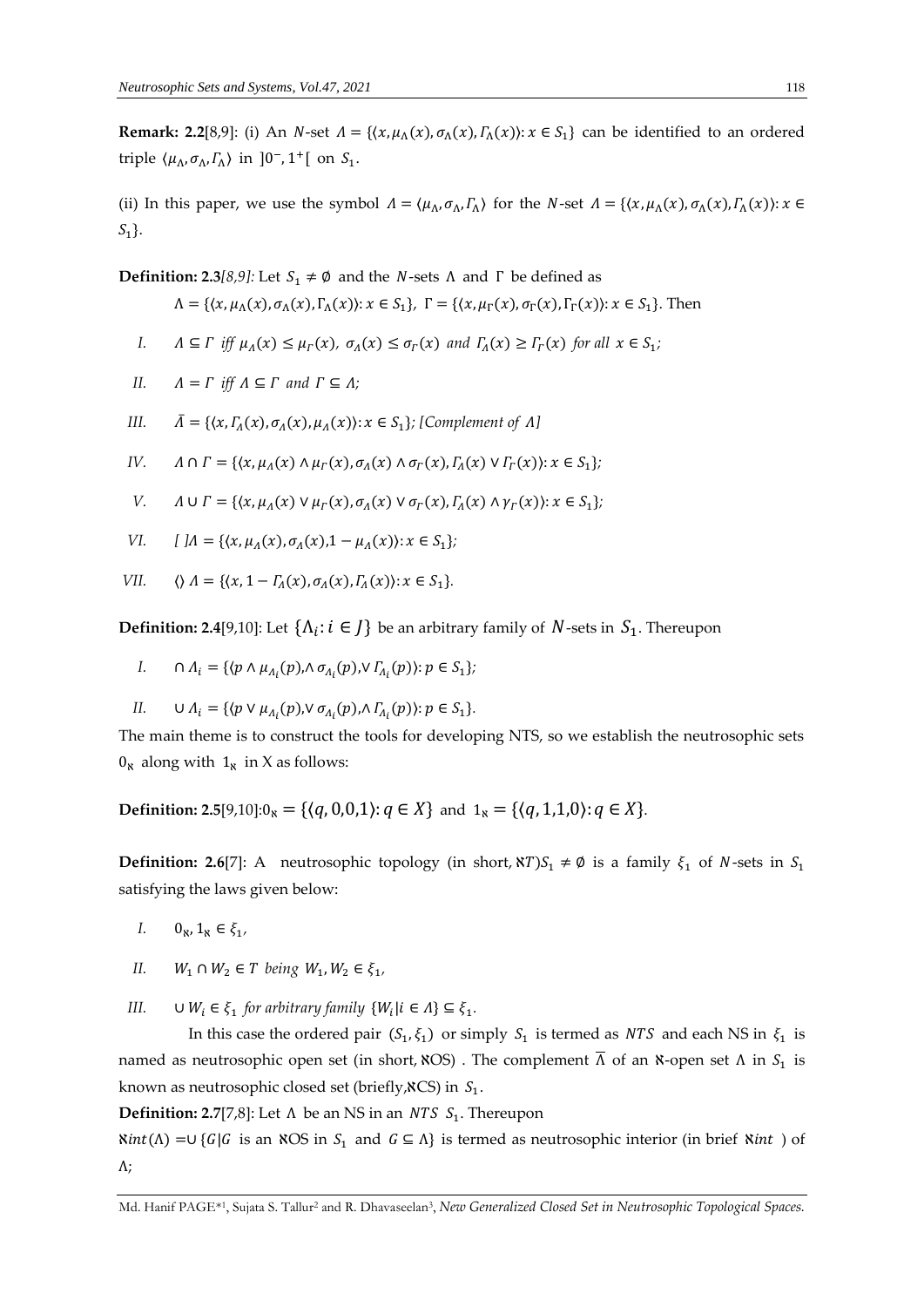$\aleph cl(\Lambda) = \bigcap \{ G | G$  is an  $\aleph CS$  in  $S_1$  and  $G \supseteq \Lambda \}$  is termed as neutrosophic closure (shortly  $\aleph cl$ ) of  $\Lambda$ .

**Definition: 2.8**[4]: Let  $X$  be a nonempty set. Whenever  $r, t, s$  be real standard or non standard subsets of ]0<sup>-</sup>, 1<sup>+</sup>[ then the neutrosophic set  $x_{r, ts}$  is termed as neutrosophic point(in short NP)in *X* given by  $x_{r,t,s}(x_p) = \begin{pmatrix} (r,t,s), & \text{if } x = x_p \\ (0,0,1) & \text{if } x \neq r \end{pmatrix}$ (0,0,1), if  $x \neq x_p$  for  $x_p \in X$  is termed as the support of  $x_{r,t,s}$ , wherein r indicates the degree of membership value,  $t$  indicates the degree of indeterminacy along with  $s$  as the degree of non-membership value of  $x_{r,t,s}$ .

**Definition 2.9[11]:** For an  $\angle$  **NS** D in an NTS  $(X, T)$ . We have,

- (i) Neutrosophic semiopen set ( $\aleph$ SOS) if  $D \subseteq \aleph cl(\aleph int(D)).$
- (ii) ℵeutrosophic preopen set (ℵPOS) if ⊆ ℵ(ℵ()).
- (iii) Neutrosophic  $\alpha$ -open set ( $\alpha$ OS) if  $D \subseteq \text{Nint}(\text{Ncl}(\text{Nint}(D))).$
- (iv) Neutrosophic semi-preopen (XSPOS) if  $D \subseteq \aleph{cl}(\aleph{int}(\aleph{cl}(D))).$

The complement of D is an  $\frac{\text{NSOS}}{\text{NPOS},\text{NACS}}$ ,  $\frac{\text{NSPOS}}{\text{NPOS}}$  is called respectively as  $\frac{\text{NSCS}}{\text{NICS}}$ ,  $\frac{\text{NPOS}}{\text{NPOS}}$ **NaCS, NSPCS** 

**Definition 2.10[13]:**Let  $(X, T)$  be an NTS then neutrosophic pre-closure of D (in short,  $p \& Cl(D)$ ) is defined as

- (i)  $p \aleph Cl(D) = \bigcap \{K : K \text{ is an } NPC \text{ in } T, D \subseteq K\}.$
- (ii)  $pNInt(D) = \bigcup \{Q: K \text{ is an NPO in } T, D \subseteq Q\}.$

**Definition 2.11 [13]:** An NS is said to be a neutrosophic generalized pre-closed set (GNPCS in short) in  $(X, T)$  if  $pNCl(R) \subseteq Q$  whenever  $R \subseteq Q$  and Q is a NOS in  $(X, T)$ .

**Definition 2.12 [13]:**An<sub>NTS</sub> (X, S) is named as Neutrosophic-gp-T<sub>1/2</sub> (Ngp-T<sub>1/2</sub> in short) space if every GNPCS in X is a ℵPCS.

# **3. Neutrosophic Semi-Generalized-Pre-Closed Sets.**

**Definition 3.1:**An NS  $\mu$  of NTS(X, S) is termed as Neutrosophic Semigeneralized pre-closed set (Nsgp-CS in short) if  $pNCl(\mu) \subseteq \eta$  whenever  $\mu \subseteq \eta$  and  $\eta$  is NSOS in X.

**Definition 3.2:** Let  $(X, S)$  be a NTS and  $\eta$  be an NS in X. Then the neutrosophic semigeneralized pre-closure and neutrosophic semigeneralized pre-interior of  $\eta$  are deonoted and defined by,

 $\aleph sgnCl(\eta) = \bigcap \{ \lambda : \lambda \text{ is a } \aleph sgnCS \text{ in } X \text{ and } \eta \subseteq \lambda \}$ 

 $\aleph_{\mathcal{S}}(gplnt(\eta) = \bigcup \{ \lambda : \lambda \text{ is a } \aleph_{\text{sgp}}\text{-OS in } X \text{ and } \eta \supseteq \lambda \}$ 

**Proposition 3.3:** Consider(X, S) be any NTS and A and B be neutrosophic sets in (X, S). Then the ℵsg-closure and ℵsgp-interior operator satisfy the following properties

Md. Hanif PAGE\*1, Sujata S. Tallur2 and R. Dhavaseelan3, *New Generalized Closed Set in Neutrosophic Topological Spaces.*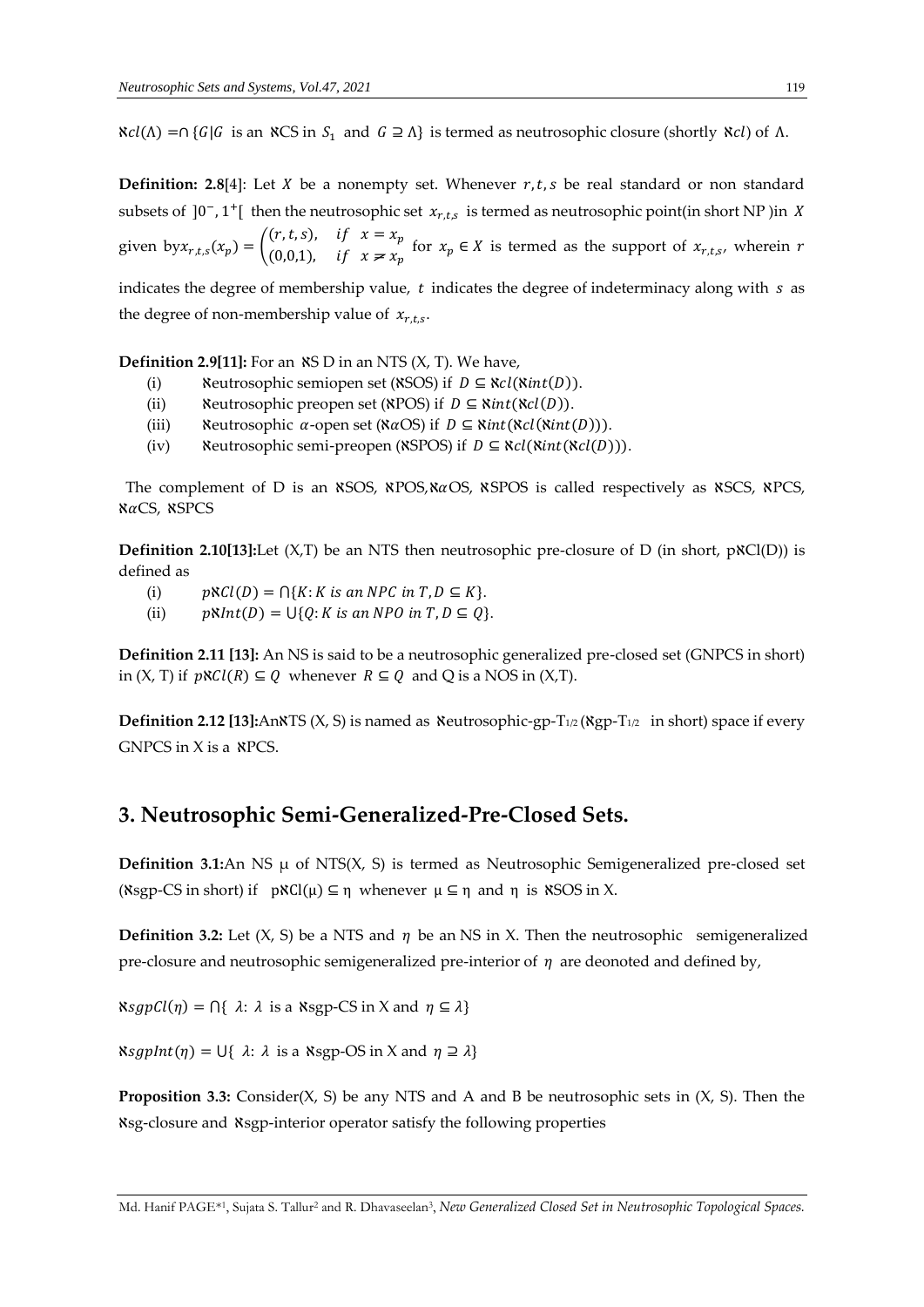- i.  $\eta \subseteq \aleph sgpCl(\eta)$
- ii.  $\aleph sgnInt(\eta) \subseteq \eta$
- iii.  $\eta \subseteq \lambda \Rightarrow$   $\aleph_{Sgp}Cl(\eta) \subseteq$   $\aleph_{Sgp}Cl(\lambda)$
- iv.  $\eta \subseteq \lambda \Rightarrow \aleph sgnInt(\eta) \subseteq \aleph sgnInt(\lambda)$
- v.  $\aleph_{\text{Sgp}}\mathcal{C}l(\eta \cup \lambda) = \aleph_{\text{Sgp}}\mathcal{C}l(\eta) \cup \aleph_{\text{Sgp}}\mathcal{C}l(\lambda)$
- vi.  $\aleph_{\text{S}}(n \cap \lambda) = \aleph_{\text{S}}(n \ln(n) \cap \aleph_{\text{S}}(n \ln(\lambda))$
- vii.  $\aleph_{\mathcal{S}} \frac{\overline{q}}{\overline{p}} \mathcal{C} \overline{l}(\eta) = \aleph_{\mathcal{S}} \frac{\overline{q}}{\overline{p}} \mathcal{C} \overline{l}(\eta)$
- viii.  $\aleph s\bar{h}p\bar{h}t\bar{h}$  =  $\aleph sgpCl(\bar{\eta})$

Proposition 3.4: Each NCS set is Nsgp-CS.

**Proof:** Let  $\mu$  is  $\angle$ CS such that  $\mu \subseteq \eta$  and  $\eta$  is  $\angle$ SOS in X. As  $\mu$  is  $\angle$ CS,  $\mu = \angle$ Cl( $\mu$ ). Hence  $\angle \angle C(\mu) \subseteq \mu$ . But  $pNCI(\mu) \subseteq RCI(\mu)$ , therefore  $pNCI(\mu) \subseteq \mu$  whenever  $\mu \subseteq \eta$  and  $\eta$  is *NSOS* in X. Therefore  $\mu$  is ℵsgp-CS.

**Remark 3.5:** The example makes clear that converse of the above proposition is not true.

**Example 3.6:** Let  $X = \{a, b, c\}$ . Define the neutrosophic sets A,B and C in X as follows A =  $\langle x, \left(\frac{a}{0.6}, \frac{b}{0.6}, \frac{c}{0.6}\right), \left(\frac{a}{0.7}, \frac{b}{0.7}, \frac{c}{0.7}\right), \left(\frac{a}{0.3}, \frac{b}{0.3}, \frac{c}{0.3}\right) \rangle$  ,  $B = \langle x, \left(\frac{a}{0.4}, \frac{b}{0.4}, \frac{c}{0.5}\right), \left(\frac{a}{0.4}, \frac{b}{0.4}, \frac{c}{0.5}\right), \left(\frac{a}{0.5}, \frac{b}{0.5}, \frac{c}{0.5}\right)$ and  $C =$  $\langle x, \left(\frac{a}{0.4}, \frac{b}{0.4}, \frac{c}{0.6}\right), \left(\frac{a}{0.4}, \frac{b}{0.4}, \frac{c}{0.6}\right), \left(\frac{a}{0.5}, \frac{b}{0.5}, \frac{c}{0.5}\right) \rangle$ . Then the families  $\tau = \{0_N, 1_N, A, B\}$  is topology on X and

the space  $(X, \tau)$  is NTS. Then C is a  $\kappa$ sgp-CS but not a  $\kappa$ CS.

**Proposition 3.7:** Every ℵαCS is ℵsgp-CS.

**Proof:** Let W is  $\forall X \in \mathbb{R}$  and  $\forall Y \in \mathbb{Q}$  and  $\forall Y \in \mathbb{Q}$  is  $\forall X \in \mathbb{Q}$  is  $\forall X \in \mathbb{Q}$  and  $\forall Y \in \mathbb{Q}$  and  $\forall Y \in \mathbb{Q}$  and  $\forall Y \in \mathbb{Q}$  is  $\forall X \in \mathbb{Q}$  is  $\forall X \in \mathbb{Q}$  is  $\forall X \in \mathbb{Q}$  is  $\forall X \in \mathbb{Q$  $\text{Kacl}(W) \subseteq Q$ . But  $p\text{KCl}(W) \subseteq \text{Kacl}(W)$ , therefore  $p\text{KCl}(W) \subseteq W$  whenever  $W \subseteq Q$  and Q is  $\text{KSOS}$  in X. Therefore  $\mu$  is  $\kappa$ sgp-CS.

**Remark 3.8:** Converse of the above proposition is not true as seen below.

**Example 3.9:**Consider  $X = \{\eta, \beta, \delta\}$ . Define the neutrosophic sets P, Q and R in X as follows P =  $\langle x, \left(\frac{\eta}{0.6}, \frac{\beta}{0.6}, \frac{\delta}{0.6}\right), \left(\frac{\eta}{0.7}, \frac{\beta}{0.7}, \frac{\delta}{0.7}\right), \left(\frac{\eta}{0.3}, \frac{\beta}{0.3}, \frac{\delta}{0.3}\right) \rangle$ ,  $Q = \langle x, \left(\frac{\eta}{0.4}, \frac{\beta}{0.4}, \frac{\delta}{0.5}\right), \left(\frac{\eta}{0.4}, \frac{\beta}{0.4}, \frac{\delta}{0.5}\right), \left(\frac{\eta}{0.5}, \frac{\beta}{0.5}, \frac{\delta}{0.5}\right) \rangle$  and  $R =$  $\langle x, \left(\frac{\eta}{0.4}, \frac{\beta}{0.4}, \frac{\delta}{0.5}\right), \left(\frac{\eta}{0.4}, \frac{\beta}{0.4}, \frac{\delta}{0.5}\right), \left(\frac{\eta}{0.5}, \frac{\beta}{0.5}, \frac{\delta}{0.5}\right) \rangle$ . Then the families  $\tau = \{0_N, 1_N, P, Q\}$  is topology on X and the space  $(X, \tau)$  is NTS. Then C is a  $\kappa$ sgp-CS but not a  $\kappa \alpha$ CS.

Proposition 3.10: Each NPCS is Nsgp-CS.

**Proof:** Consider Jas  $\aleph$ CS with  $J \subseteq K$  and K is  $\aleph$ SOS in X. Since W is  $\aleph$ PCS,  $J = p \aleph$ Cl(J). Hence  $p \& C(j) \subseteq J$  whenever  $J \subseteq K$  and K is  $\&SOS$  in X. Therefore J is  $\&SSP$ -CS.

Md. Hanif PAGE\*1, Sujata S. Tallur2 and R. Dhavaseelan3, *New Generalized Closed Set in Neutrosophic Topological Spaces.*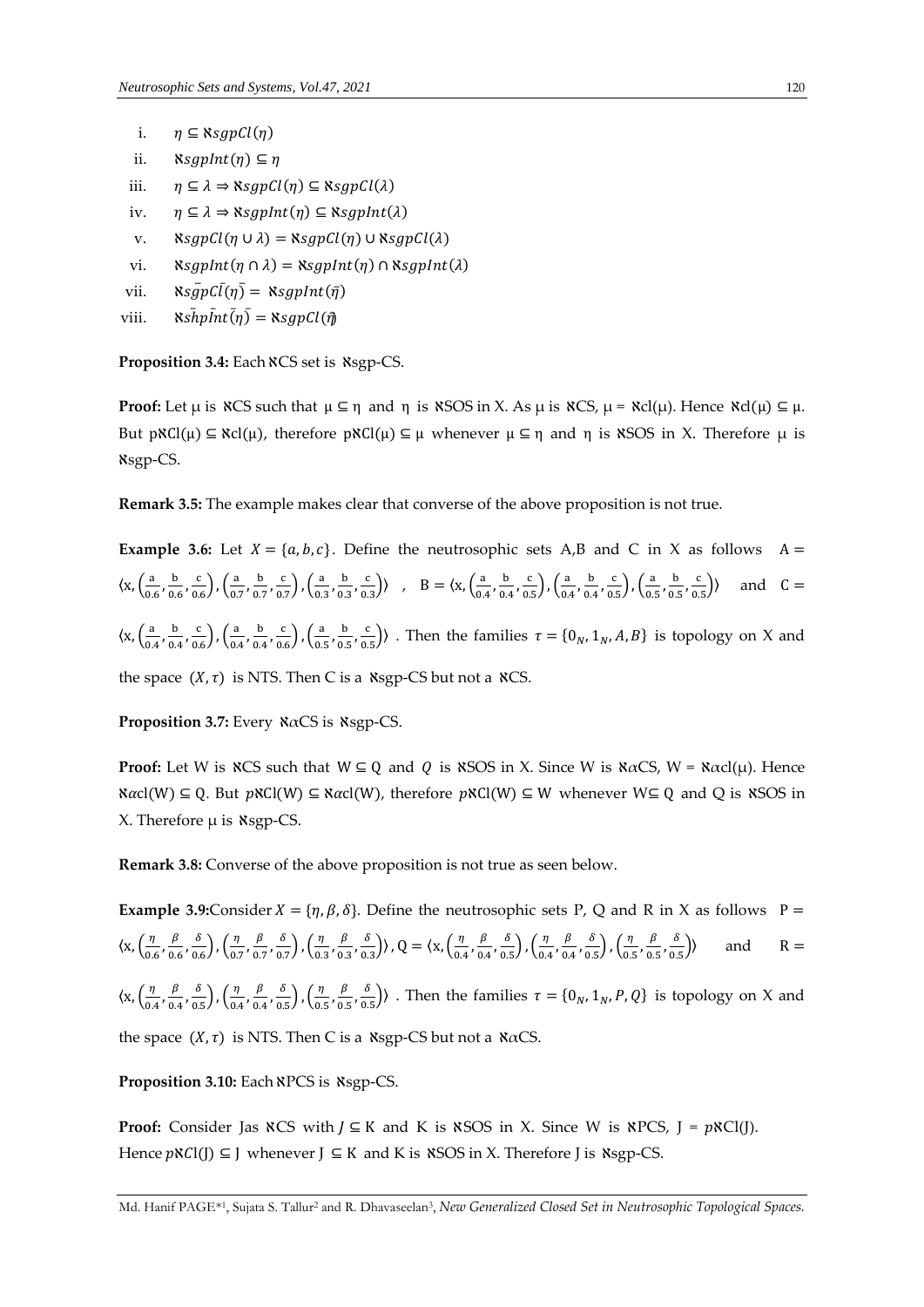**Remark 3.11:** The example shows that the reverse implication of above proposition is not possible.

**Example 3.12:** For  $X = \{p, q, r\}$  the neutrosophic sets K, M and L in X are defined as  $A =$  $\langle x, \left(\frac{p}{0.6}, \frac{q}{0.6}, \frac{r}{0.6}\right), \left(\frac{p}{0.7}, \frac{q}{0.7}, \frac{r}{0.7}\right), \left(\frac{p}{0.3}, \frac{q}{0.3}, \frac{r}{0.3}\right) \rangle$ ,  $M = \langle x, \left(\frac{p}{0.4}, \frac{q}{0.4}, \frac{r}{0.5}\right), \left(\frac{p}{0.4}, \frac{q}{0.4}, \frac{r}{0.5}\right), \left(\frac{p}{0.5}, \frac{q}{0.5}, \frac{r}{0.5}\right) \rangle$  and  $L =$ 

 $\langle x, \left(\frac{p}{0.4}, \frac{q}{0.4}, \frac{r}{0.6}\right), \left(\frac{p}{0.4}, \frac{q}{0.4}, \frac{r}{0.6}\right), \left(\frac{p}{0.5}, \frac{q}{0.5}, \frac{r}{0.5}\right) \rangle$ . Then the families  $\tau = \{0_N, 1_N, K, M\}$  is topology on X and

the space  $(X, \tau)$  is NTS. Thereupon C is a  $\kappa$ sgp-Closed set but not a  $\kappa$ PCS

Proposition 3.13: Every is Nsgp-CS is GNPCS.

**Proof:** Let J is  $\text{Ksgp-CS}$  with  $J \subseteq K$  and K is  $\text{KOS}$  in X. Since each NOS is  $\text{KSOS}$ , K is  $\text{KSOS}$  such that  $J \subseteq K$ . By definition 3.1,  $p \& Cl(J) \subseteq K$  whenever  $J \subseteq K$  and K is  $NOS$  in X. Therefore J is GNPCS.

**Proposition 3.14:** Let D be a  $\kappa$ sgp-CS in an  $\kappa$ TS (X, S) and  $D \subseteq E \subseteq p\kappa C(D)$ . Thereupon E is ℵsgp-CS in X.

**Proof:** Consider G be a  $\text{NSOS}$  in X thereby E  $\subseteq$  G. Then  $D \subseteq G$  and since D is  $\text{Nsgp-CS}$ ,  $\text{pNCl}(D) \subseteq G$ G. Now  $E \subseteq p\aleph C\vert(D)$  implies  $\aleph c\vert(E) \subseteq p\aleph C\vert(D) \subseteq G$ . Consequently E is  $\aleph sgn$ -CS in X.

**Definition 3.15:** An NS B of a  $\angle$ TS (X,S) is named as neutrosophic semi-generalized open set (Nsgp-OS in short) if and only if is Nsgp-CS.

**Remark** 3.16: For any two Neutrosophic Sets A and B of NTS(*X*, *S*). Then i). A is a  $\aleph$  closed set iff  $\aleph cl(A) = A$ . ii). A is a  $\aleph$  open set iff  $\aleph int(A) = A$ . iii).  $\aleph cl(\bar{A}) = \aleph \overline{u} \overline{t} (\bar{A})$ iv)**.**  $\text{\textit{Nint}}(\bar{A}) = \text{\textit{Ncl}}(\bar{A})$ 

**Proposition 3.17:** An NS F of a  $\angle$ XTS (X, S) is  $\angle$ xsgp-OS if  $G \subseteq p\angle NCl(F)$  whenever G is  $\angle$ XSCS and  $G \subseteq$  $F$ .

**Proof:** Follows from definition 3.1 and remark 3.16.

**Proposotion 3.18:** Let A be a  $\kappa$ sgp-OS in a  $\kappa$ TS (X, S) and  $p\kappa$ Int(A)  $\subseteq$  B  $\subseteq$  A. Then B is  $\kappa$ sgp-OS. **Proof:** Suppose A is  $\aleph$ sgp-OS in X and  $\aleph \aleph$ Int(A)  $\subseteq$  B  $\subseteq$  A implies  $\overline{A} \subseteq \overline{B} \subseteq (\aleph \overline{N}nt\overline{A})$  implies  $\overline{A} \subseteq \overline{B} \subseteq p \aleph Cl(\overline{A})$ . Then B is  $\aleph sgp$ -OS.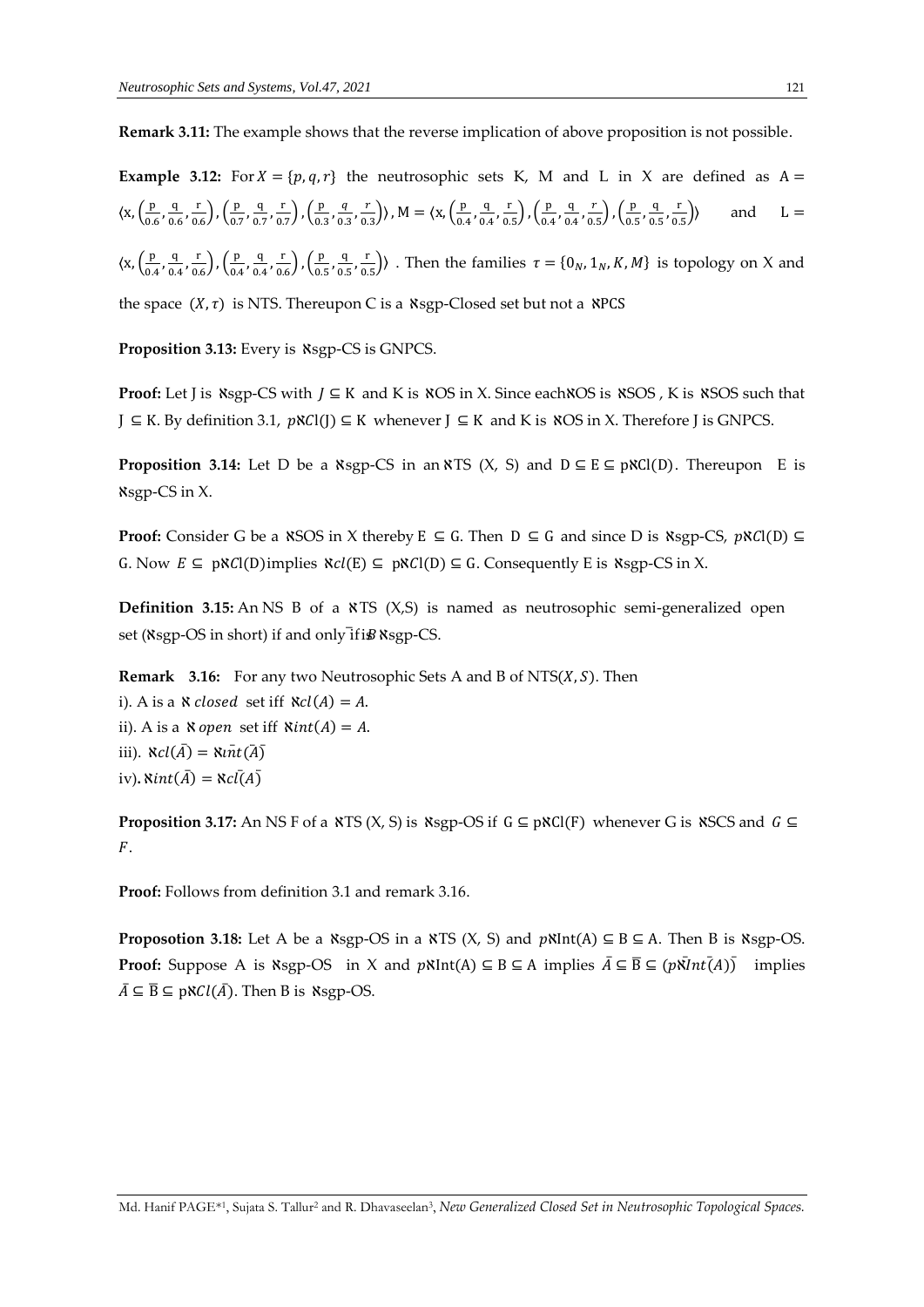## **4. Applications of Neutrosophic Semi Generalized Pre Closed Set.**

**Definition 4.1:** An  $\angle$ TS (X, S) is named as  $\angle$ Neutrosophic-sgp-T<sub>1/2</sub> (in short  $\angle$ x-sgp-T<sub>1/2</sub>) space if every  $\kappa$ sgp-CS in X is a  $\kappa$ CS.

**Definition 4.2:** An  $\overline{X}$  S ( $X$ , S) is named as  $\overline{X}$  eutrosophic-pc-T<sub>1/2</sub> (in short  $\overline{X}$ -pc-T<sub>1/2</sub>) space if every  $\kappa$ sgp-CS in X is a  $\kappa$ PCS.

Proposition 4.3: Each **x**-pc-T<sub>1/2</sub> space is **x**-sgp-T<sub>1/2</sub>.

**Proof:** Consider X to be a  $x$ -pc-T<sub>1/2</sub> space and G be  $x$ sgp-CS in X. By assumption, G is  $x$ PCS in X. Since every  $\angle$ RPCS is  $\angle$ Asgp-CS , G is  $\angle$ Asgp-CS in X. Hence, X is  $\angle$ A-pc-T<sub>1/2</sub>.

**Proposition 4.5:** Each  $\aleph$ -sgp-T<sub>1/2</sub> is NgpT<sub>1/2</sub>.

**Proof:** Consider X to be a  $\mathcal{R}$ -sgp-T<sub>1/2</sub> space and Q be GNPCS in X. By assumption, Q is  $\aleph$ sgp-CS in X. Since every  $\kappa$ sgp-CS is GNPCS, Q is GNPCS in X. Hence, X is Ngp-T<sub>1/2</sub>.

**Proposition 4.6:** Let (X, S) be a NTS and N-sgp-T<sub>1/2</sub>. Then the following statements hold.

(i) Any union of ℵsgp-CS is a ℵsgp-CS.

(ii) Any intersection of ℵsgp-CS is a ℵsgp-CS.

**Proof:**(i) Let  ${B_i}_{i \in j}$  be a collection of  $\kappa$ sgp-CS in a  $\kappa$ -sgp-T<sub>1/2</sub> space (X, S). Therefore every  $\kappa$ sgp-CS is  $\angle$ CS. However, the union of  $\angle$ CS is a  $\angle$ CS. Hence the union of  $\angle$ xsgp-CS is  $\angle$ xsgp-CS in X.

(ii) It can be proved by taking complement in (i).

**Proposition 4.7:**An NTS X is an  $\aleph$ -sgp-T<sub>1/2</sub> iff  $\aleph$ sgp-OS=  $\aleph$ POS.

**Proof:**(i)Consider K be a  $\kappa$ sgp-OS in X, thereupon  $K^c$  is  $\kappa$ sgp-CS in X. By presumption,  $K^c$  is an  $RPCS$  in X. Thus,  $K$  is  $RSPOS$  in X. Therefore,  $RSPOS = RPOS$ .

(ii) Consider  $\kappa s$ gp-CS in X. Then,  $K^c$  is  $\kappa s$ gp-OS in X. By assumption,  $K^c$  is an  $\kappa P$ OS in X. Then, K is an  $\angle$ PCS in X. Thereupon, X is an  $\angle$ -sgp-T<sub>1/2</sub>.

## **5. Conclusions**

The class of neutrosophic semi-generalized pre closed sets in neutrosophic topological space is useful not only increase our understanding of some special features of the already known notions of neutrosophic topology but also useful in developing the neutrosophic multifunction theory in neutrosophic control theory as well as in neutrosophic economy. Some results have been proved to show that how far topological structures are preserved by the new neutrosophic set defined. We